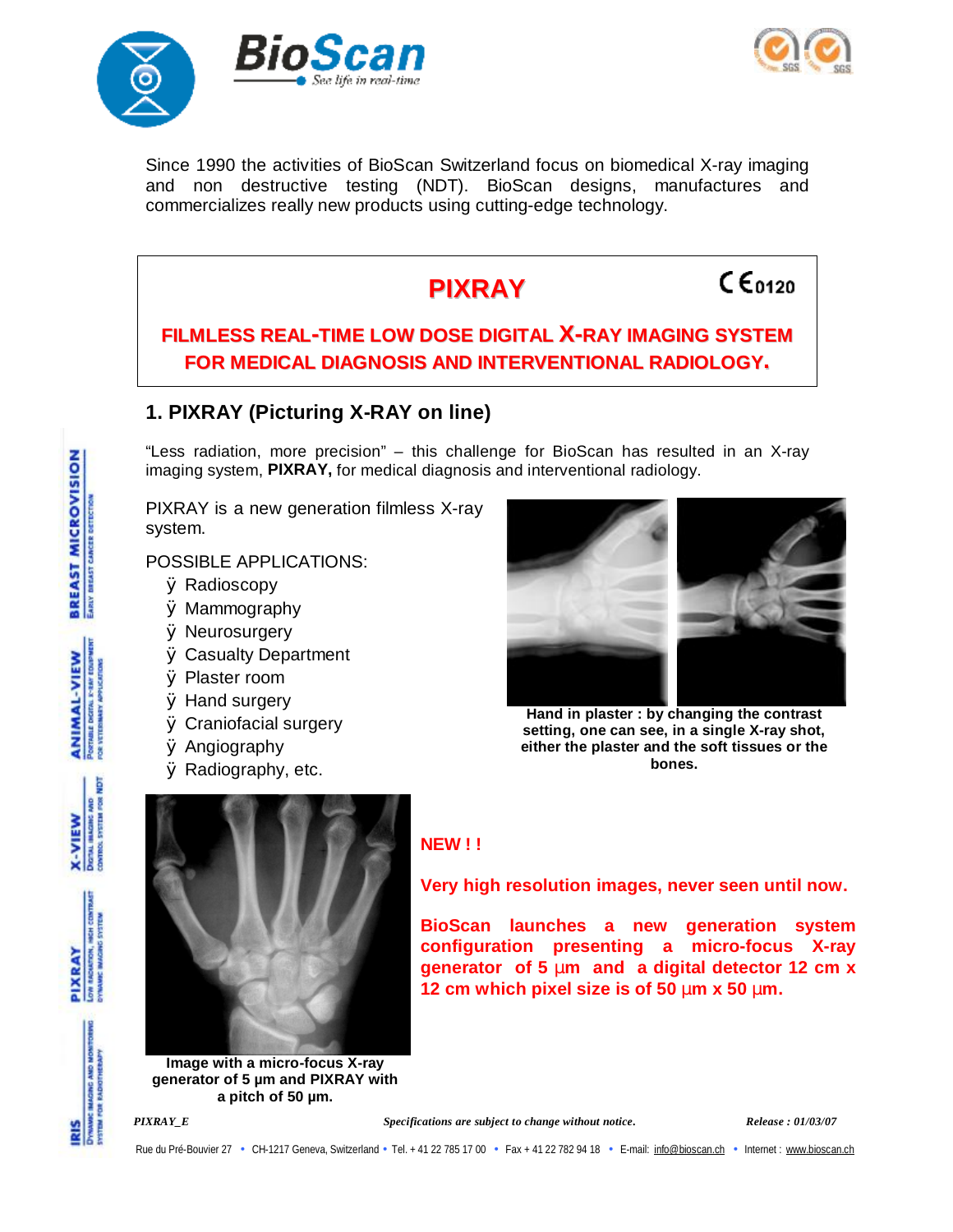PIXRAY differs from conventional diagnosis devices by using a large area pixel matrix based on a solid state sensor for detecting X-rays. This technology ensures high detection efficiency, and consequently high image quality (spatial resolution and contrast) and lower radiation doses for the patients and the personnel compared to the film. Indeed, the delivered dose is 10 to 100 times lower compared to conventional film technique. **Human head model**<br>
Human head model



**Arterioscopy**



with digital subtraction**.** 

PIXRAY can be easily integrated in standard X-ray angiographic or radioscopic equipment.

Thanks to PIXRAY no consumables or development equipment are needed.

The images are visualized in real-time. PIXRAY produces up to 30 pictures per second with a wide dynamic range.

The use of PIXRAY significantly reduces doses, thus diminishing the risk of radiation injury during lengthy or repeated diagnosis and interventional procedures. The clinical importance of interventional procedures is growing, because they are less invasive than open surgery and they often require a shorter hospitalization period and consequently reduce expenses.







**PIXRAY\_E Specifications are subject to change without notice. Page 2 Dose 10 times lower (44kV - 0.7 mAs).**



**Dose 70 times lower (44kV - 0.1 mAs).**

## **2. Advantages of PIXRAY**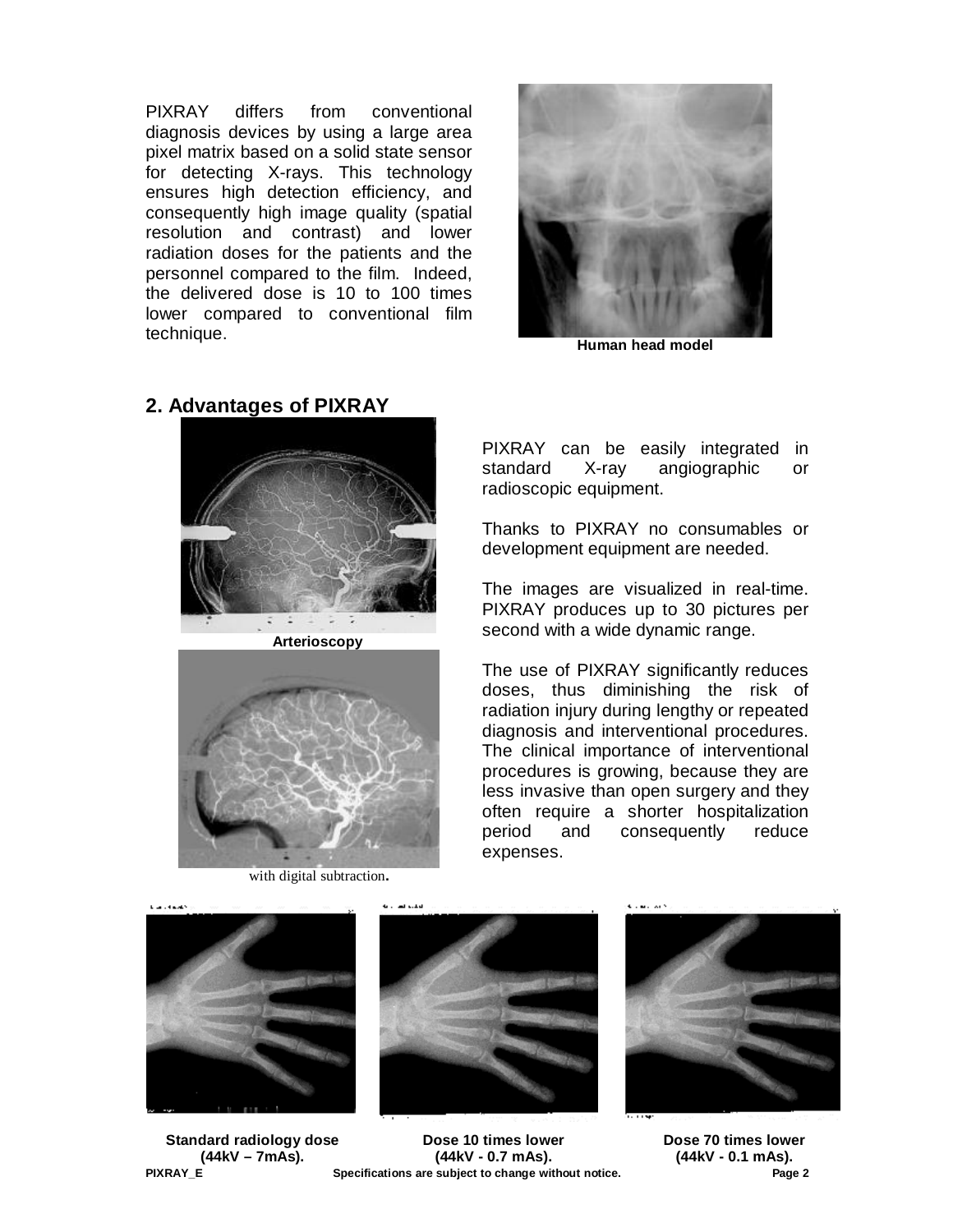## **3. Medical Objectives**

The variety of image-guided invasive procedures has grown substantially in the past decade. The development of minimally invasive therapy will result in further growth. At present, most interventional procedures are guided by means of X-ray fluoroscopy with an image intensifier and television viewing using analog data transfer. Film is still used as an image capture medium for substantial numbers of angiographic examinations. It is also used to document the results of interventional procedures.



**Electrodes introduction in the treatment of Parkinson disease**.

## **Dose and risk of radiation in interventional radiology**

Interventional procedures can take a long time to perform even under the best conditions. Such procedures require substantial amounts of radiation if they can be done at all. The reappearance of radiation injuries such as hair loss after some neuro-radiological procedures, or skin burns has recently drawn the attention of the radiological community. After several decades of loss of interest in radioprotection matters by most radiologists, it appears now obvious that greater dose awareness and better risk-benefit evaluation for the individual patient are required.



**Interventional radiology Human vascular model with a standard catheter.** 

The potential risks of radiation exposure for patients undergoing lengthy interventional radiologic procedures depend on many factors, among which are the organ exposed, the age of the patient, the total delivered dose, the doses delivered during previous procedures and the time intervals between procedures. The organ at greatest risk for effects that may develop within weeks after the procedure is the skin. The lens of the eye may be at risk for cataract after about 1 year. The longterm risks of radiation-induced neoplasms in other organs are always a concern. Therefore, there is a great need for high sensitivity real-time imaging devices requiring low radiation doses to obtain images of good quality.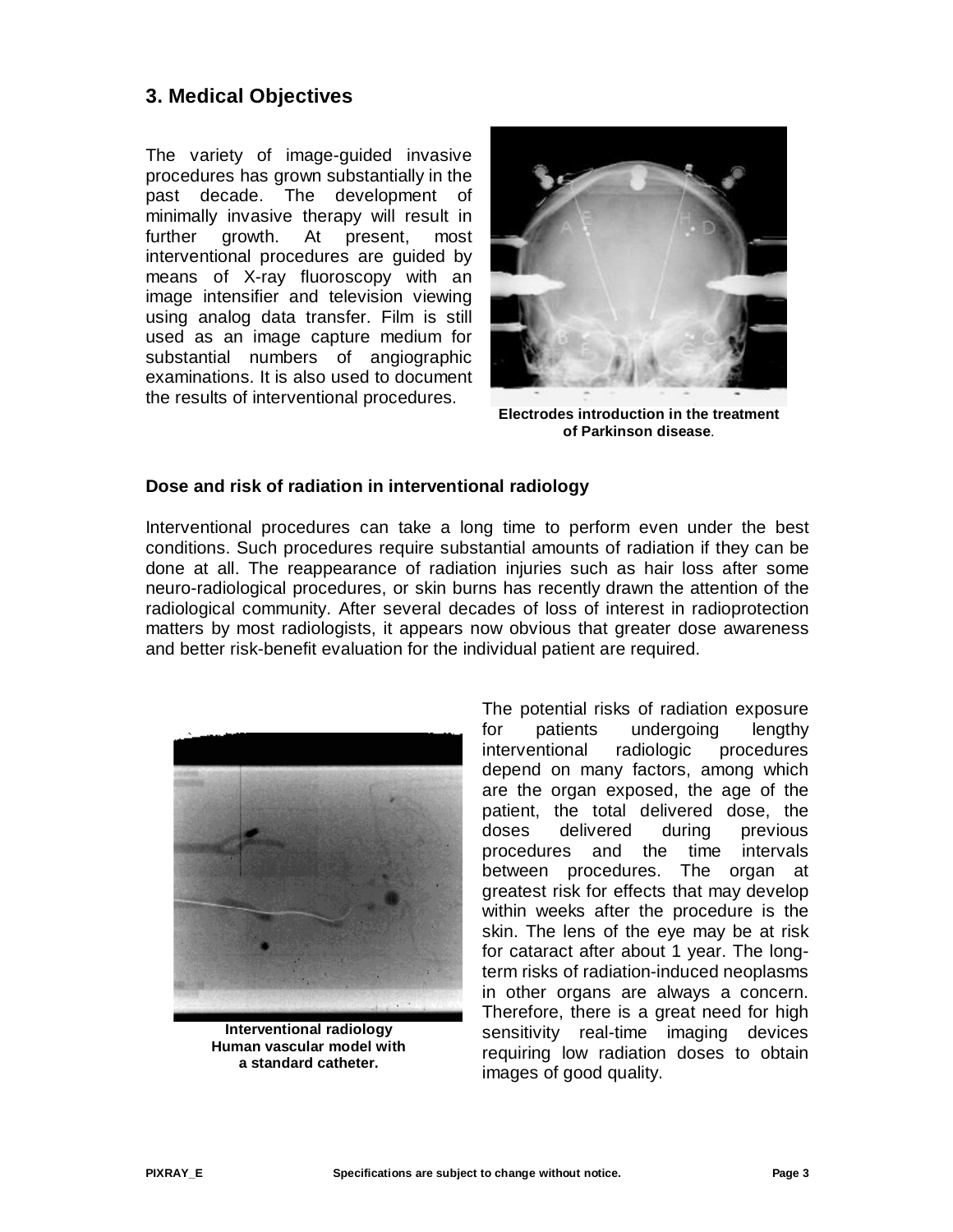# **4. Technical Data**

Main features of PIXRAY :

- è **Low dose rate,**
- **è Energy range : 20 keV – 400 keV,**
- **è Active area : 12 cm x 12 cm, 20 cm x 20 cm and 41 cm x 41 cm,**
- **è Pixel Size : from 400 µm x 400 µm down to 50 µm x 50 µm,**
- **è Frame rate : up to 30 frames per second,**
- **è ADC resolution : 16 bits (65536 grey levels),**
- è **Compact design.**

PIXRAY uses a large area pixel matrix based on a solid state amorphous silicon sensor. The detection matrix works as a complete electronic camera. It is much smaller and lighter than a conventional optical CCD camera with an image intensifier. Since this detector is tolerant to X-rays it can be placed directly in the beam.



**Vertebrae.** 



### **Product range :**

|                       | <b>PIXRAY-20</b>             | PIXRAY-41                    |
|-----------------------|------------------------------|------------------------------|
| <b>Sensitive area</b> | 20 cm x 20 cm                | 41 cm x 41 cm                |
| <b>Pixel size</b>     | $400 \mu m \times 400 \mu m$ | $400 \mu m \times 400 \mu m$ |
| <b>Resolution</b>     | 512 x 512 pixels             | 1024 x 1024 pixels           |
| Weight                | $9.5 \text{ kg}$             | 21 kg                        |

- Personal computer or laptop,
- Monitor : 17" to 21" size,
- Maximal detector-computer distance : 100 m.

## **Computer configuration :**

Personal computer with an Intel Pentium IV, PCI interface, 1024 MB SDRAM, hard disk 120 Go, graphic card SVGA 128 MB, WindowsTM operating system, CD-ROM reader and writer, keyboard, mouse.